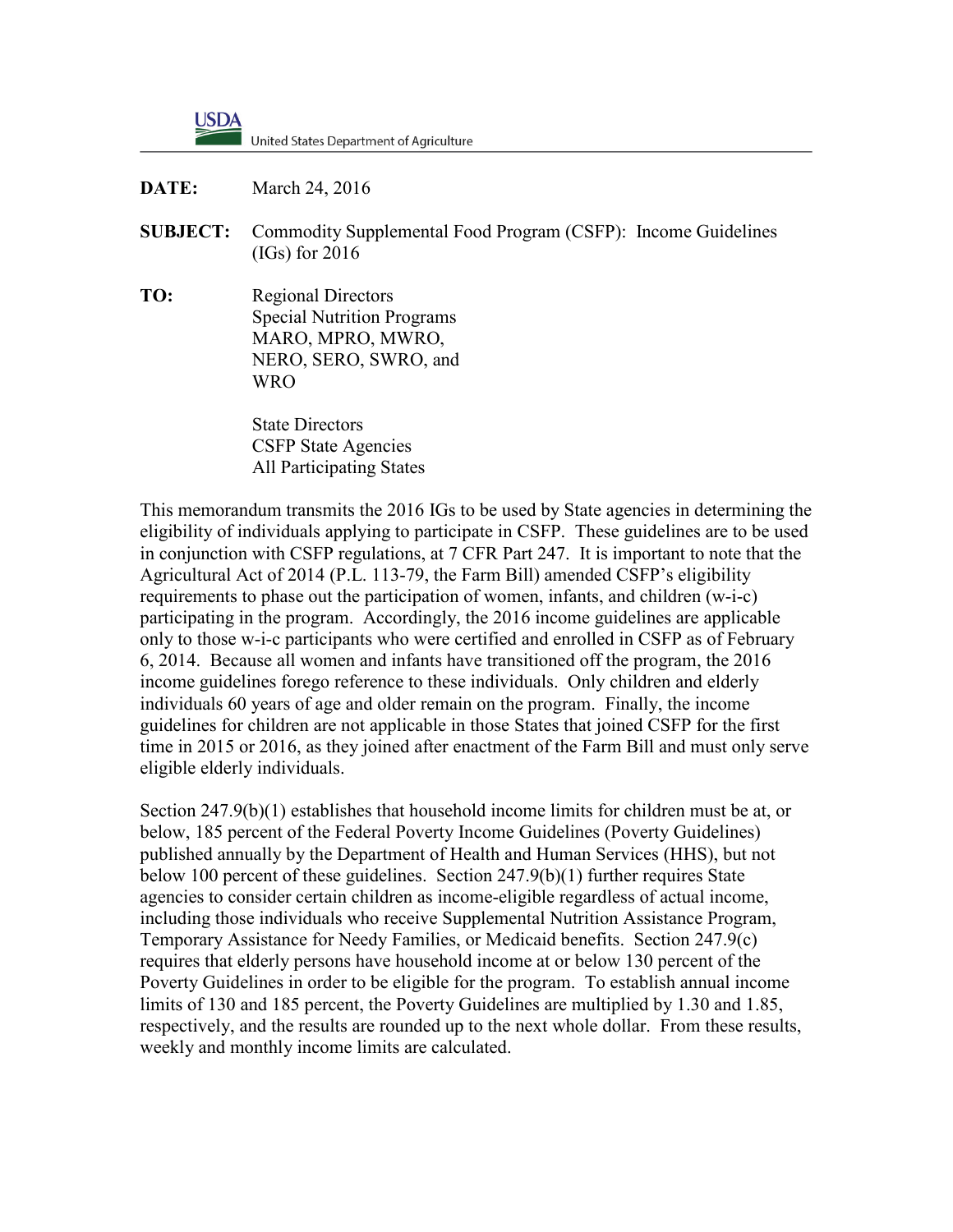CSFP Income Guidelines – 2016 Page 2

The 2016 IGs in the attached tables contain the maximum income limits by household size to be used for eligibility determinations in CSFP. The first table contains the income limits for households residing in the 48 contiguous States and the District of Columbia. Separate income limits for Alaska and Hawaii are established and published annually by HHS. The second and third tables contain the income limits for CSFP households residing in Alaska and Hawaii. Please note that for households of seven members and above, there was no increase in the 2016 Poverty Guidelines over last year's level. Accordingly, for households at or above this threshold the 2016 IGs are the same as the 2015 IGs.

Pursuant to program regulations, the 2016 elderly income guidelines must be implemented immediately upon receipt of this memorandum, and will remain in effect until notification of the income guidelines for 2017.

Where applicable, CSFP State agencies must implement the 2016 children income guidelines at the same time that the State agency administering the Special Supplemental Nutrition Program for Women, Infants, and Children (WIC) implements the adjusted guidelines in WIC. These also remain in effect until notification of CSFP income guidelines for 2017.

CSFP regulations, at section  $247.9(e)(1)$ , define "income" as gross income before deductions for such items as income taxes, employees' social security taxes, insurance premiums, and bonds. Sections  $247.9(e)(2)$  and  $(e)(3)$  list income exclusions, and other income exclusions are provided via policy memoranda available online at the Food and Nutrition Service's (FNS) website at [http://www.fns.usda.gov/fdd.](http://www.fns.usda.gov/fdd)

State agencies should direct any questions they may have regarding the IGs to their FNS Regional Offices. Regional Offices should contact Erica Antonson or Carolyn Smalkowski at (703) 305-2680.

*/s/ Original Signature on file* Laura Castro **Director** Food Distribution Division

Attachment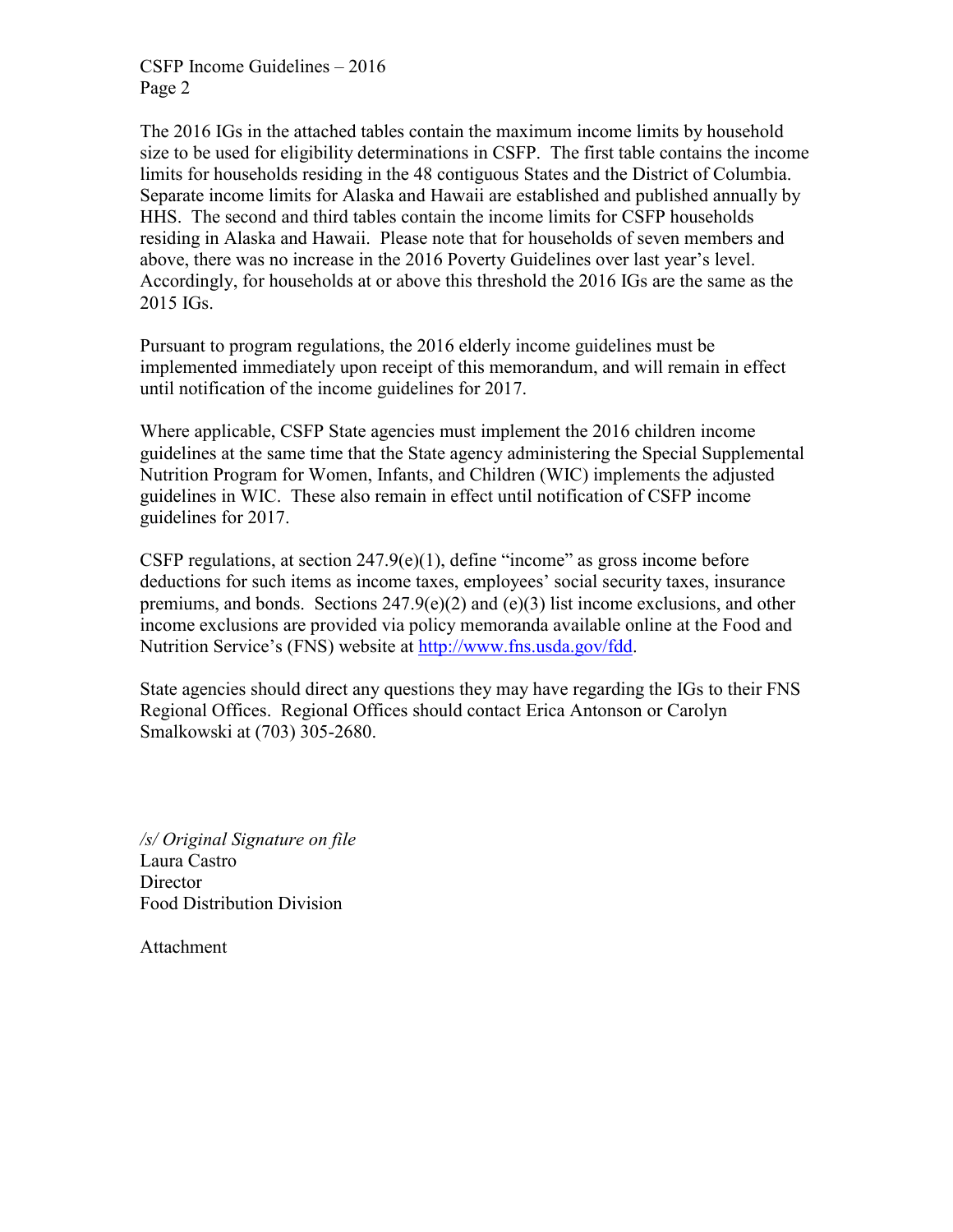## **ATTACHMENT CSFP INCOME GUIDELINES--2016**

| 48 CONTIGUOUS STATES AND DISTRICT OF COLUMBIA* |                                             |          |                        |        |          |                       |        |  |
|------------------------------------------------|---------------------------------------------|----------|------------------------|--------|----------|-----------------------|--------|--|
|                                                | <b>Federal Poverty</b><br>Guidelines - 100% |          | <b>Children - 185%</b> |        |          | <b>Elderly - 130%</b> |        |  |
| Household Size                                 | Annual                                      | Annual   | Monthly                | Weekly | Annual   | Monthly               | Weekly |  |
| 1.                                             | \$11,880                                    | \$21,978 | \$1,832                | \$423  | \$15,444 | \$1,287               | \$297  |  |
| $2$ "                                          | 16,020                                      | 29,637   | 2,470                  | 570    | 20,826   | 1,736                 | 401    |  |
| 3                                              | 20,160                                      | 37,296   | 3,108                  | 718    | 26,208   | 2,184                 | 504    |  |
| $4$                                            | 24,300                                      | 44,955   | 3,747                  | 865    | 31,590   | 2,633                 | 608    |  |
| $5$                                            | 28,440                                      | 52,614   | 4,385                  | 1,012  | 36,972   | 3,081                 | 711    |  |
| $6$                                            | 32,580                                      | 60,273   | 5,023                  | 1,160  | 42,354   | 3,530                 | 815    |  |
| 7.                                             | 36,730                                      | 67,951   | 5,663                  | 1,307  | 47,749   | 3,980                 | 919    |  |
| 8                                              | 40,890                                      | 75,647   | 6,304                  | 1,455  | 53,157   | 4,430                 | 1,023  |  |
| For each add'l                                 |                                             |          |                        |        |          |                       |        |  |
| household member, add                          | 4,160                                       | 7,696    | 642                    | 148    | 5,408    | 451                   | 104    |  |

| <b>ALASKA</b> *       |                                             |          |                 |        |          |                       |        |  |
|-----------------------|---------------------------------------------|----------|-----------------|--------|----------|-----------------------|--------|--|
|                       | <b>Federal Poverty</b><br>Guidelines - 100% |          | Children - 185% |        |          | <b>Elderly - 130%</b> |        |  |
| Household Size        | Annual                                      | Annual   | Monthly         | Weekly | Annual   | Monthly               | Weekly |  |
| 1                     | \$14,840                                    | \$27,454 | \$2,288         | \$528  | \$19,292 | \$1,608               | \$371  |  |
| $2$                   | 20,020                                      | 37,037   | 3,087           | 713    | 26,026   | 2,169                 | 501    |  |
| $3$                   | 25,200                                      | 46,620   | 3,885           | 897    | 32,760   | 2,730                 | 630    |  |
| 4                     | 30,380                                      | 56,203   | 4,684           | 1,081  | 39,494   | 3,292                 | 760    |  |
| 5                     | 35,560                                      | 65,786   | 5,483           | 1,266  | 46,228   | 3,853                 | 889    |  |
| $6$                   | 40,740                                      | 75,369   | 6,281           | 1,450  | 52,962   | 4,414                 | 1,019  |  |
| 7!                    | 45,920                                      | 84,952   | 7,080           | 1,634  | 59,696   | 4,975                 | 1,148  |  |
| 8                     | 51,120                                      | 94,572   | 7,881           | 1,819  | 66,456   | 5,538                 | 1,278  |  |
| For each add'l        |                                             |          |                 |        |          |                       |        |  |
| household member, add | 5,200                                       | 9,620    | 802             | 185    | 6,760    | 564                   | 130    |  |